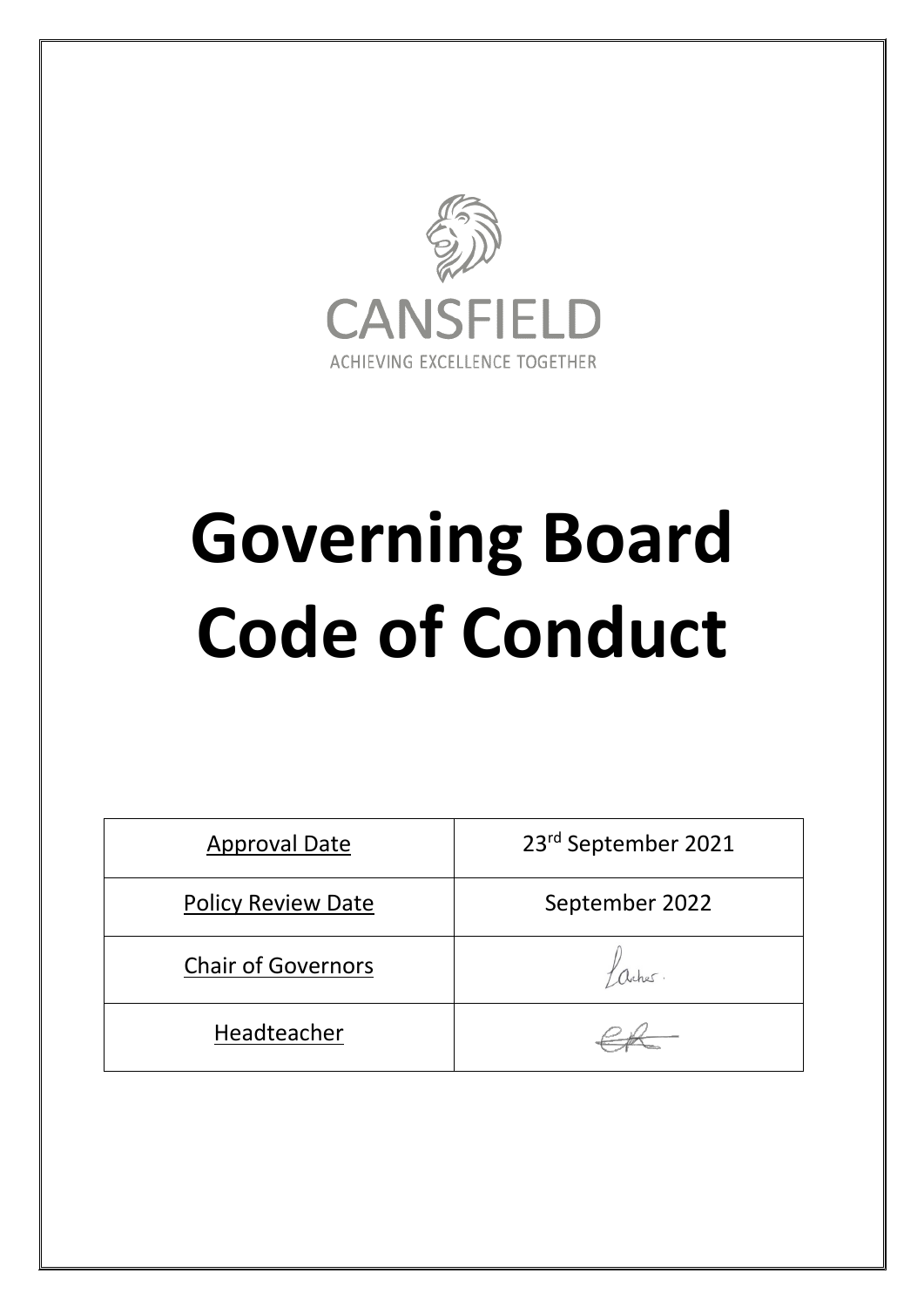# **1. Aims, Scope and Principles**

This policy aims to set and maintain standards of conduct that we expect all governors to follow. By creating this policy, we aim to ensure that Governors carry out their role with honesty and integrity and help us to ensure our school is an environment where everyone is safe, happy and treated with respect.

The code is based on the *Governance Handbook* and the Department for Education's *Guidance on the School Governance Regulations 2013*. It should be read alongside our constitutional documents (e.g. our instrument of governmence and our schemes of delegation).

Failure to follow the code of conduct may result in disciplinary action being taken, as set out in the Appendix.

Please note that this code of conduct is not exhaustive. If situations arise that are not covered by this code, Governors will use their judgement and act in the best interests of the school and its pupils.

# **2. The 7 Nolan Principles of Public Life**

As Governors, we will follow these principles set out by the government at all times. They apply to anyone who holds a public office:

- Selflessness  $-$  we will act in the public interest
- Integrity we will not act or take decisions to gain financial or other material benefits for ourselves, our family, or our friends. We will declare any conflict of interests
- Objectivity we will act and take decisions impartially, fairly, and on merit. We will use the best evidence and avoid discrimination or bias
- Accountability we understand that we are accountable to the public for our decisions and actions. To make sure of this, we will be scrutinised where necessary
- Openness we will act and take decisions openly and transparently. We will not withhold information from the public unless there are clear and lawful reasons for doing so
- Honesty we will be truthful
- Leadership we will actively promote and support the above principles and will challenge poor behaviour wherever it happens

### **3. Governors' Responsibilities**

The 3 functions of our Governing Board are to:

- Ensure clarity of vision, ethos and strategic direction of the school
- Hold executive leaders to account for the educational and financial performance of the school, and the performance management of staff
- Oversee the financial performance of the school and make sure money is well spent

In order to do this effectively, as individuals we will:

- Understand and respect the distinction between the role and responsibilities of the board and those of the school leaders
- Set and maintain an ethos of high expectations for everyone in the school community, including in the conduct and the professionalism of the Board itself
- Preserve and develop the character of the school
- Not undermine fundamental British values, including democracy, the rule of law, individual liberty and mutual respect, and tolerance of those with different faiths and beliefs
- Operate and make decisions in the best interests of pupils, informed by the views and needs of our key stakeholders (pupils, parents, staff, the local community and the Local Authority)
- Follow the school's policies and procedures, and the procedures of the Board as set out in relevant legislation, statutory guidance, and the school's constitutional documents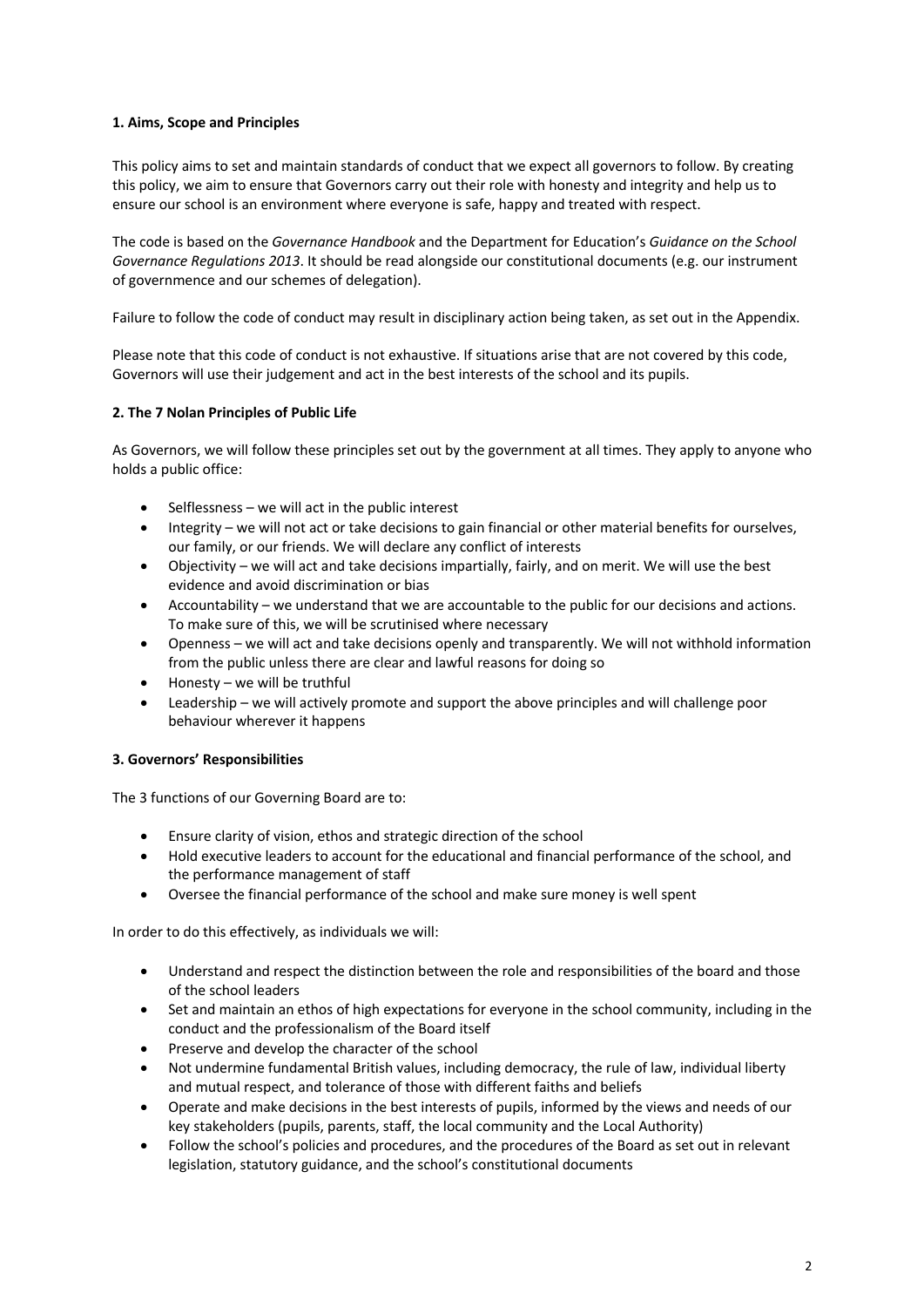- Take responsibility for our self-evaluation, regularly reviewing our Board's performance, constitution and skillset
- Take part in any training or development required to fill any gaps in the skills we need for effective governance
- Understand that where responsibility has been delegated, the Board as a whole remains accountable and that important decisions relating to core functions will be made by the full Board
- Comply with relevant guidance and legislation that sets out how we must manage our school's money, and procure goods and services
- Act with integrity and transparency when making financial decisions, and understand that our financial management and decision-making will be scrutinised and audited
- We will not accept bribes
- We will work to actively identify and manage risks to the school

# **4. Working with Others**

We will:

- Support and strengthen school leadership by providing constructive challenge to leaders, and holding them to account
- Respect the role of school leaders and avoid routine involvement in operational matters
- Respect each other's views
- Work together as a Board to develop effective relationships with stakeholders
- Engage meaningfully with the communities we serve and understand that we are answerable to these stakeholders
- Follow the Equality Act 2010, and apply the principles of fairness and equality in everything we do

# **5. Commitment to Governance**

We:

- Will attend all meetings where possible. Where we cannot attend, we will explain our valid reason and give suitable notice
- Understand and accept the time and workload commitments of the role
- Understand that work should be shared among members and that all Governors are expected to take an active role
- Will prepare ahead of meetings to ensure we make informed contributions
- Will participate in regular pre-arranged school visits in accordance with agreed procedures
- Will attend any training or development activity needed to ensure the Board has a wide range of skills and expertise

### **6. Openness and Transparency**

### **6.1 Conflicts of Interest**

To make sure our Board takes impartial decisions without bias, we will:

- Publish an up-to-date register of business and pecuniary interests of all Governors including associate members
- Declare any potential conflicts of interest at the beginning of each meeting, and withdraw from the meeting for the relevant item of business and not vote on the matter

### **6.2 Publishing Information**

To ensure our Board is transparent and open to the community we serve, we will make certain information publicly available. We accept that the following information will be published on the school's website to ensure transparency: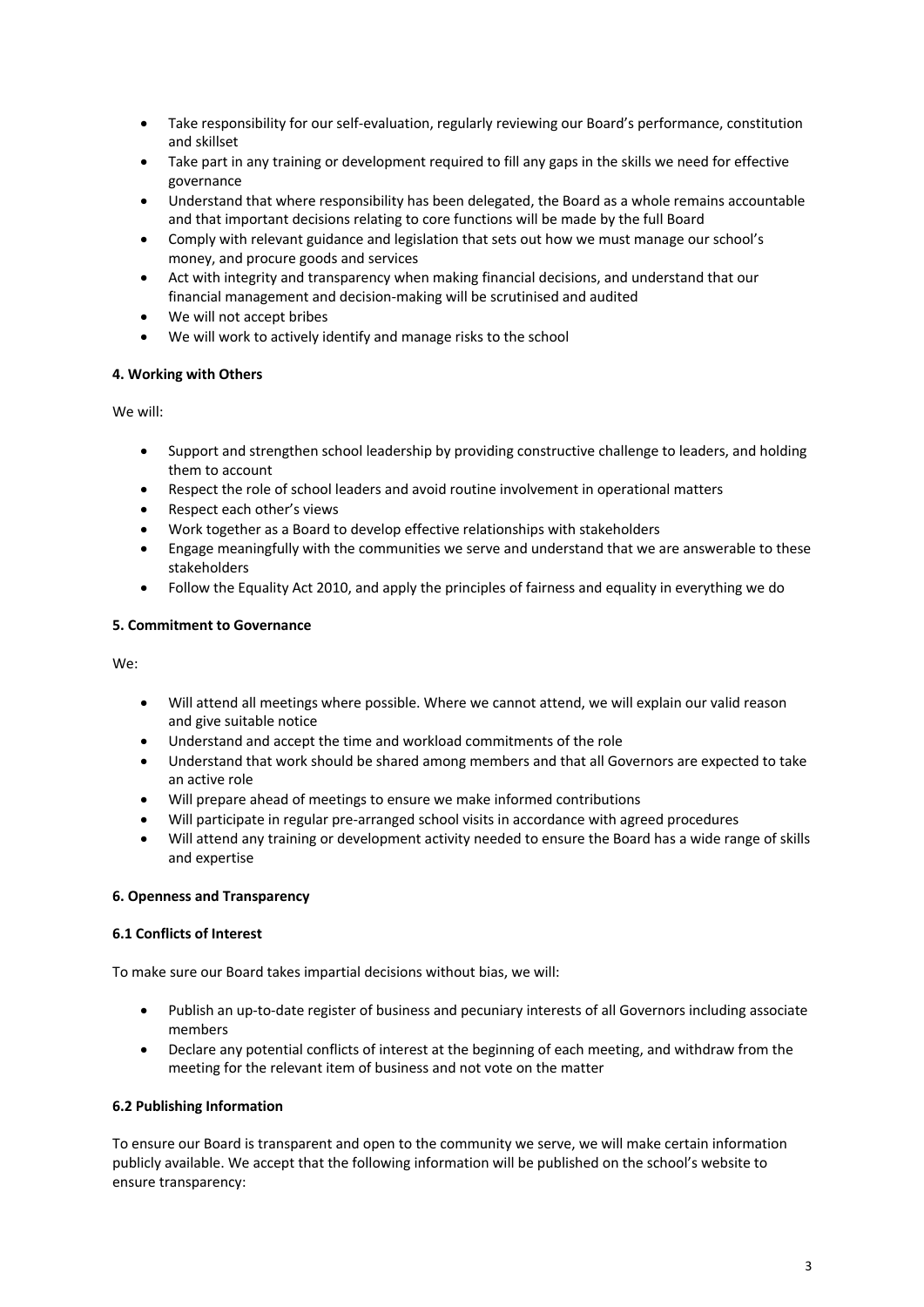- The structure and remit of the Board and any committees, and the full name of the Chair of each one
- For each Governor who has served at any point over the past 12 months:
	- o Their full name
	- o Their date of appointment
	- o Their term of office
	- o The date when they stepped down (where applicable)
	- o The body which appointed them
	- o Their relevant business and pecuniary interests
	- o Their attendance record at Board and committee meetings over the last academic year

We accept that the information relating to governors will be published on Get Information About Schools website. We accept that the approved Board and committee minutes and any agenda and papers considered at a meeting will be made available to any interested person.

# **7. Confidentiality**

In the course of our role, we are sometimes privy to sensitive information. We will observe confidentiality when discussing this information, and will not publicly disclose:

- Information about sensitive matters
- Information about named individuals (such as staff, pupils and their parents)
- Details of individual Governors' contributions in meetings or how they may have voted

Confidential information will never be:

- Disclosed to anyone without the relevant authority
- Used to humiliate, embarrass or blackmail others
- Used for a purpose other than what it was collected and intended for

Our commitment to confidentiality does not overrule our duty to report child protection concerns to the appropriate channel where we believe a child is at risk of harm.

We will continue to observe confidentiality after we have left office.

### **7.1 Breaches of Confidentiality**

In the event of a breach of confidentiality, we will inform the chair as soon as possible who will investigate the matter further. Governors understand that if they breach confidentiality, they may be suspended.

### **8. Data Protection**

We will follow the school's information security processes and measures and Data Protection Policy when using, storing, sharing and disposing of personal data. Our commitment to data protection does not overrule our duty to report child protection concerns to the appropriate channel where we believe a child is at risk of harm.

### **8.1 Personal Data Breaches**

We will inform the school's Data Protection Officer immediately if we believe that there has been a personal data breach.

### **9. Social media**

We will:

• Uphold the reputation of the school at all times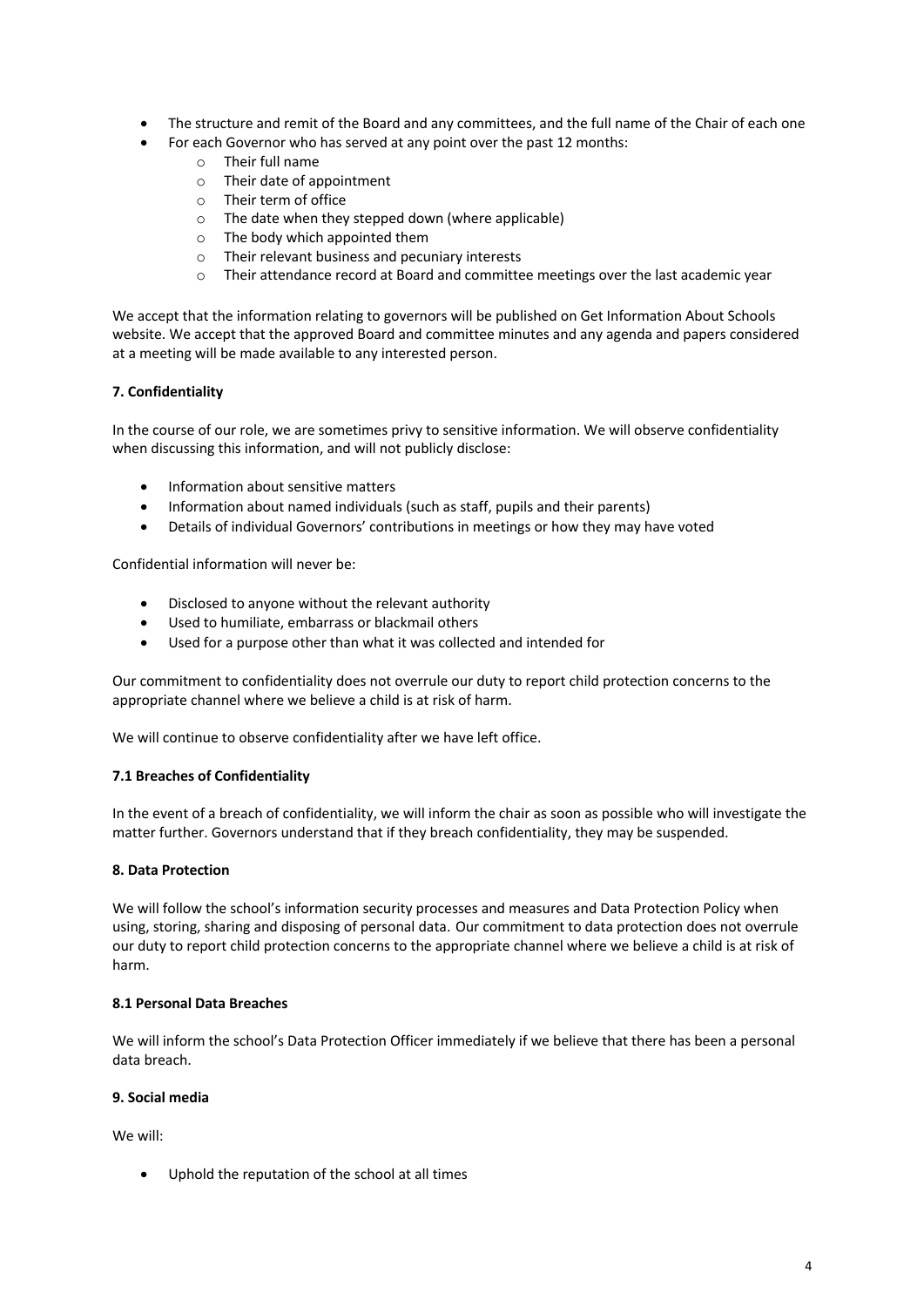- Maintain a professional presence online and carefully consider how we interact with the school community
- Review privacy settings regularly to make sure we are happy with the information about us that is publicly available
- Report any incidents of harassment we experience, or see towards Governors to the Chair of Governors and the Headteacher

We will **not**:

- Accept friend requests from pupils and not join any private parent groups associated with the school
- Disclose any information which is confidential or would breach data protection principles
- Make comments online about any members of the Governing Board or school community
- Post any inappropriate / offensive language, images or comments on social media that may bring us or the school into disrepute

# **10. Monitoring Arrangements**

This code of conduct will be reviewed and agreed every two years, upon significant changes to the law, or as needed. It will be ratified by the full Governing Board.

### **Appendix 1 – Breaches of the Code of Conduct**

If we suspect a Governor has breached the code of conduct, we will follow this procedure:

- The Chair will investigate
- The Chair wilI hold a meeting with the Governor to discuss the issue. The Governor can bring a friend to the meeting. Another Governor will attend to corroborate any decisions
- If the situation doesn't improve, or there is another suspected breach, we will take action to improve the issue. This may involve:
	- o Further meetings with the Chair to reset expectations, based on this code of conduct
	- o Support, mentoring or training for the Governor
	- $\circ$  Making sure the Governor withdraws from votes connected to any disputes they have been involved in
- If there is no improvement in the Governors' behaviour, the Board will vote on a motion to suspend them for up to 6 months. This is a last resort and will not be used without the above steps being taken, except in exceptional circumstances

Governors may be suspended if they:

- Are a Staff Governor undergoing disciplinary proceedings at the school
- Are undergoing court or tribunal proceedings that would result in the Governor being disqualified from holding office
- Have acted in a way that is inconsistent with the ethos of the school and has brought, or is likely to bring the school into disrepute
- Breach confidentiality
- 'Bringing the board into disrepute' may include, but is not limited to:
	- o Speaking out publicly against the school
	- o Being disrespectful to members of the school community
	- $\circ$  Behaving inappropriately in a public forum, such as a PTA meeting or on social media

We may remove a Governor from office where:

- There have been repeated grounds for suspension
- There has been serious misconduct. We will determine what counts as serious misconduct based on the facts of the case, but it will include any actions that compromise the 7 principles of public life, if sufficiently serious